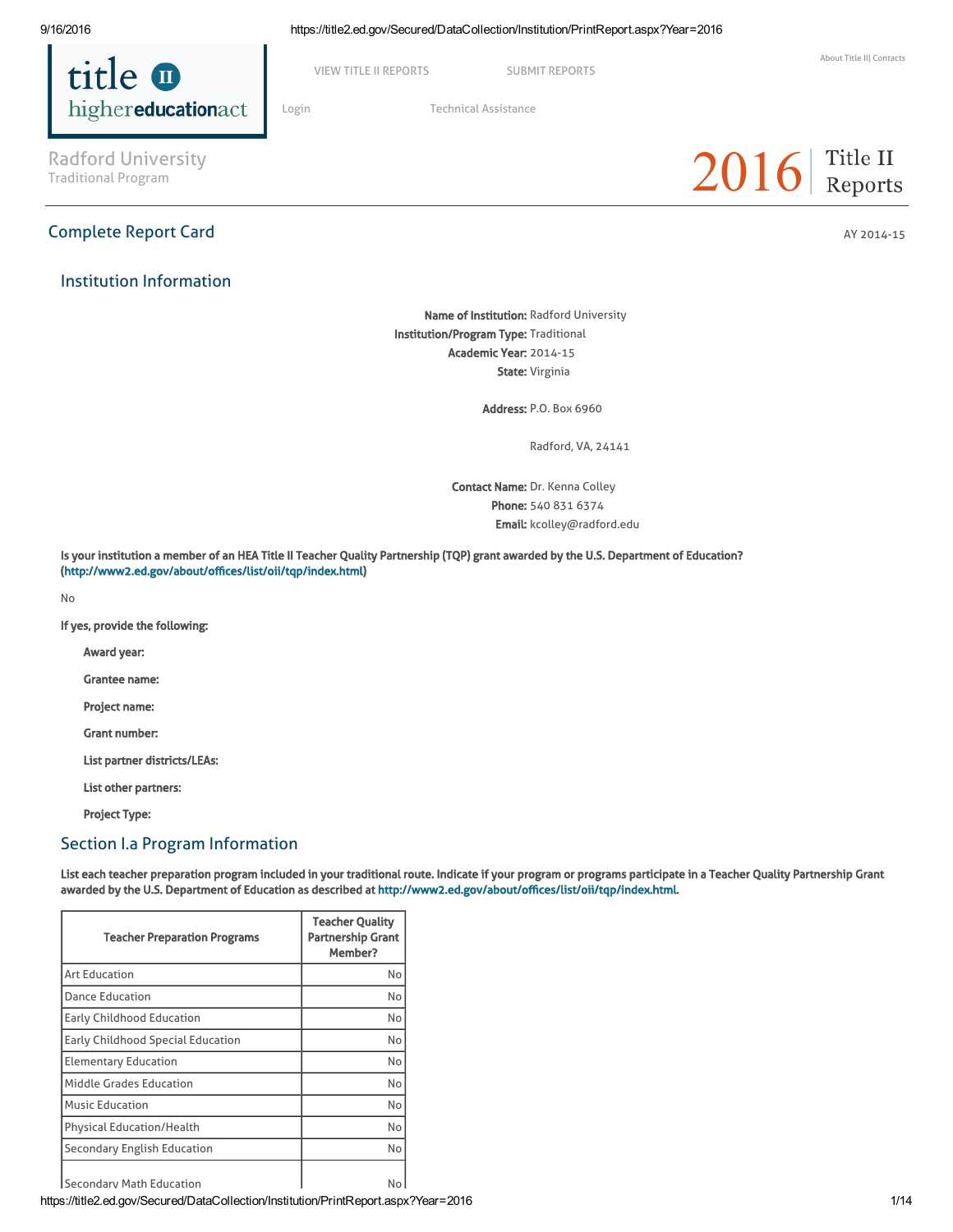| Secondary Science Education                      | No |
|--------------------------------------------------|----|
| Secondary Social Studies Education               | No |
| Special Education, Adapted Curriculum            | No |
| Special Education, Deaf and Hard of Hearing      | No |
| Special Education, General Curriculum            | No |
| Special Education, Visual Impairment             | No |
| Total number of teacher preparation programs: 16 |    |

# Section I.b Admissions

#### Indicate when students are formally admitted into your initial teacher certification program:

Junior year or first year in master's program

#### Does your initial teacher certification program conditionally admit students?

No

### Provide a link to your website where additional information about admissions requirements can be found:

https://www.radford.edu/content/cehd/home/departments/STEL/about/stel-requirements.html

#### Please provide any additional comments about or exceptions to the admissions information provided above:

Additional information regarding admission requirements for specific programs can also be found at: https://www.radford.edu/content/dam/colleges/cehd/fexp/GP/ Exam%20reguirements%20by%20program.pdf

# Section I.b Undergraduate Requirements

#### Please provide the following information about your teacher preparation program's entry and exit requirements. [\(§205\(a\)\(1\)\(C\)\(i\)](http://frwebgate.access.gpo.gov/cgi-bin/getdoc.cgi?dbname=110_cong_public_laws&docid=f:publ315.110.pdf))

#### Are there initial teacher certification programs at the undergraduate level?

Yes

If yes, for each element listed below, indicate if it is required for admission into or exit from any of your teacher preparation program(s) at the Undergraduate level.

| <b>Element</b>                                                                | Required for Entry Required for Exit |     |
|-------------------------------------------------------------------------------|--------------------------------------|-----|
| Transcript                                                                    | Yes                                  | Yes |
| Fingerprint check                                                             | <b>No</b>                            | No  |
| Background check                                                              | No                                   | No  |
| Minimum number of courses/credits/semester hours completed                    | Yes                                  | Yes |
| Minimum GPA                                                                   | Yes                                  | Yes |
| Minimum GPA in content area coursework                                        | Yes                                  | Yes |
| Minimum GPA in professional education coursework                              | Yes                                  | Yes |
| Minimum ACT score                                                             | Yes                                  | No  |
| Minimum SAT score                                                             | Yes                                  | No  |
| Minimum basic skills test score                                               | Yes                                  | Yes |
| Subject area/academic content test or other subject matter verification       | No                                   | Yes |
| Recommendation(s)                                                             | Yes                                  | Yes |
| Essay or personal statement                                                   | Yes                                  | No  |
| Interview                                                                     | No                                   | No  |
| OtherResume and Professional Characteristics and Dispositions Self-Assessment | Yes                                  | No  |

What is the minimum GPA required for admission into the program?

2.5

What was the median GPA of individuals accepted into the program in academic year 2014-15

3.47

What is the minimum GPA required for completing the program?

2.5

What was the median GPA of individuals completing the program in academic year 2014-15

3.51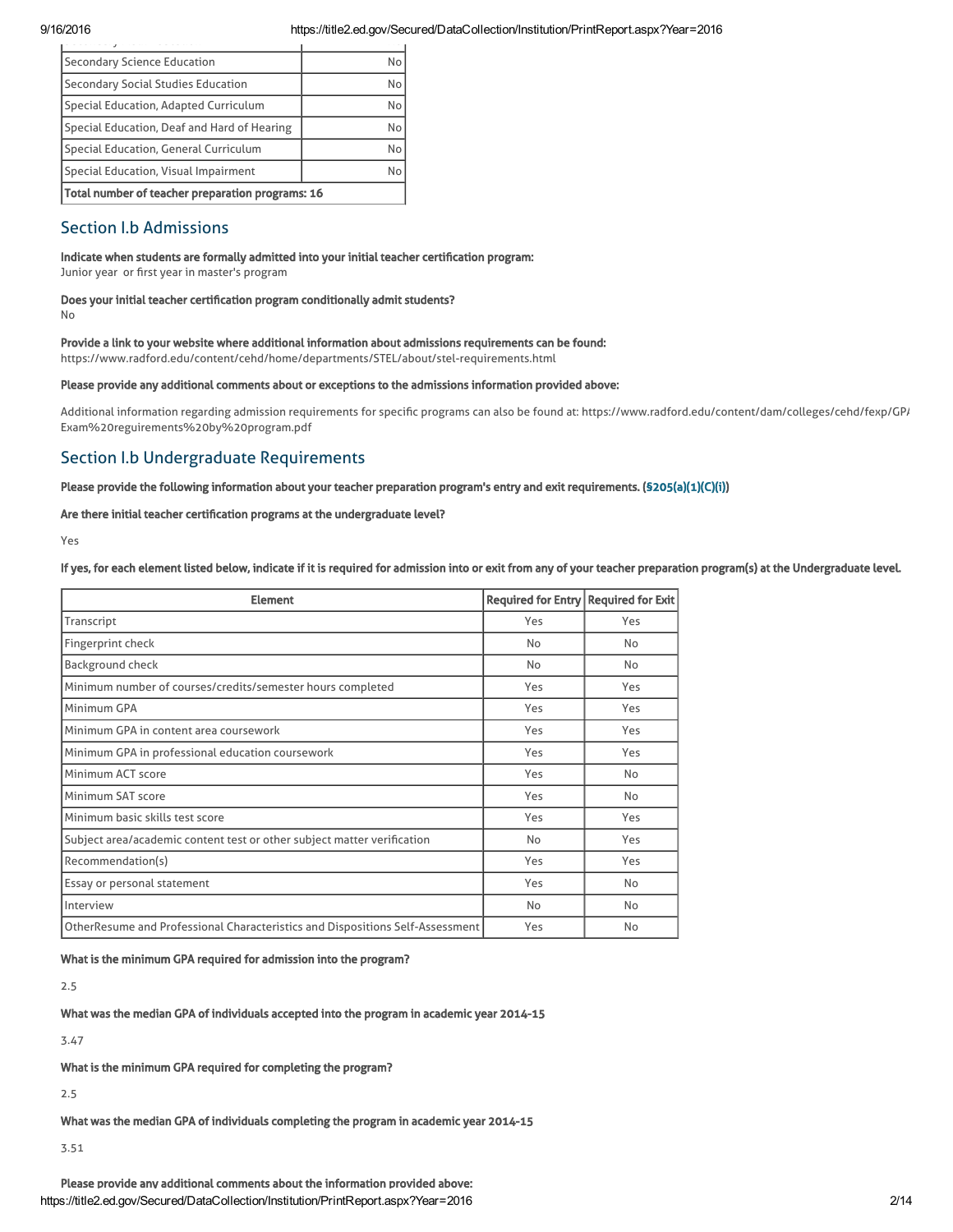# Section I.b Postgraduate Requirements

Please provide the following information about your teacher preparation program's entry and exit requirements. [\(§205\(a\)\(1\)\(C\)\(i\)](http://frwebgate.access.gpo.gov/cgi-bin/getdoc.cgi?dbname=110_cong_public_laws&docid=f:publ315.110.pdf))

Are there initial teacher certification programs at the postgraduate level?

Please provide any additional comments about the information provided above:

Yes

If yes, for each element listed below, indicate if it is required for admission into or exit from any of your teacher preparation program(s) at the Postgraduate level.

| <b>Element</b>                                                          | <b>Required for Entry</b> | <b>Required for Exit</b> |
|-------------------------------------------------------------------------|---------------------------|--------------------------|
| Transcript                                                              | Yes                       | Yes                      |
| Fingerprint check                                                       | No                        | No                       |
| <b>Background check</b>                                                 | No                        | No                       |
| Minimum number of courses/credits/semester hours completed              | Yes                       | Yes                      |
| Minimum GPA                                                             | Yes                       | Yes                      |
| Minimum GPA in content area coursework                                  | Yes                       | Yes                      |
| Minimum GPA in professional education coursework                        | Yes                       | Yes                      |
| Minimum ACT score                                                       | No                        | No                       |
| Minimum SAT score                                                       | No                        | No                       |
| Minimum basic skills test score                                         | Yes                       | Yes                      |
| Subject area/academic content test or other subject matter verification | Yes                       | Yes                      |
| Recommendation(s)                                                       | Yes                       | No                       |
| Essay or personal statement                                             | Yes                       | No                       |
| Interview                                                               | No                        | No                       |
| OtherProfessional Characteristics and Dispositions and resume           | Yes                       | No                       |

What is the minimum GPA required for admission into the program?

2.75

What was the median GPA of individuals accepted into the program in academic year 2014-15

3.9

What is the minimum GPA required for completing the program?

3

What was the median GPA of individuals completing the program in academic year 2014-15

3.93

Please provide any additional comments about the information provided above:

### Section I.c Enrollment

Provide the number of students in the teacher preparation program in the following categories. Note that you must report on the number of students by ethnicity and race separately. Individuals who are non-Hispanic/Latino will be reported in one of the race categories. Also note that individuals can belong to one or more racial groups, so the sum of the members of each racial category may not necessarily add up to the total number of students enrolled.

For the purpose of Title II reporting, an enrolled student is defined as a student who has been admitted to a teacher preparation program, but who has not completed the program during the academic year being reported. An individual who completed the program during the academic year being reported is counted as a program completer and *not* an enrolled student.

[Additional](https://title2.ed.gov/Public/TA/Race_ethnicity.pdf) guidance on reporting race and ethnicity data.

| Total number of students enrolled in 2014-15:          |  |
|--------------------------------------------------------|--|
| Unduplicated number of males enrolled in 2014-15:      |  |
| Unduplicated number of females enrolled in 2014-15: 49 |  |

| 2014-15                           | Number enrolled |
|-----------------------------------|-----------------|
| Ethnicity                         |                 |
| Hispanic/Latino of any race:      |                 |
| Race                              |                 |
| American Indian or Alaska Native: |                 |
| sian <sup>.</sup>                 |                 |

https://title2.ed.gov/Secured/DataCollection/Institution/PrintReport.aspx?Year=2016 3/14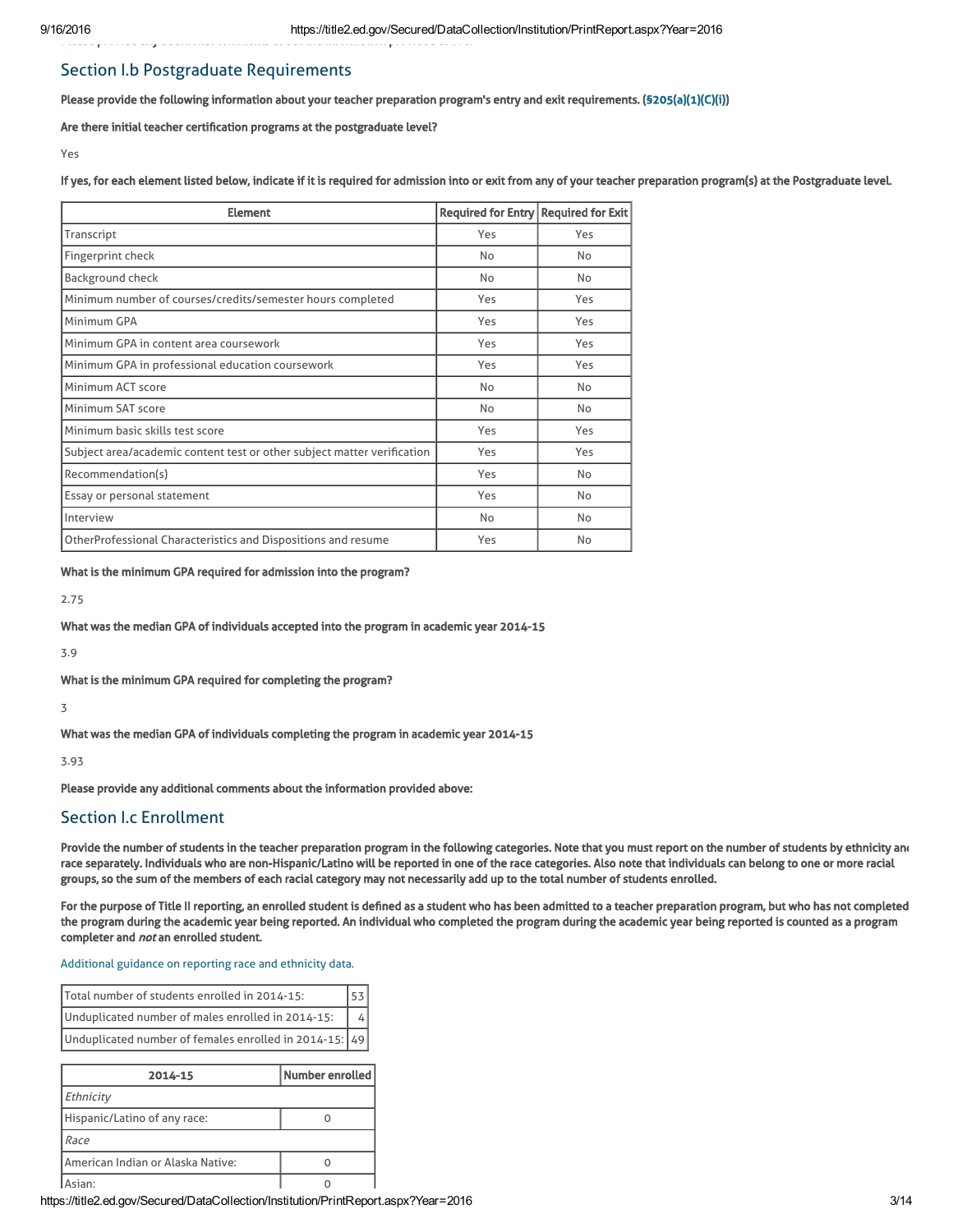| Black or African American:                 |  |
|--------------------------------------------|--|
| Native Hawaiian or Other Pacific Islander: |  |
| White:                                     |  |
| Two or more races:                         |  |

# Section I.d Supervised Clinical Experience

#### Provide the following information about supervised clinical experience in 2014-15.

| Average number of clock hours of supervised clinical experience required prior to student teaching                | 350      |
|-------------------------------------------------------------------------------------------------------------------|----------|
| Average number of clock hours required for student teaching                                                       | 450      |
| Average number of clock hours required for mentoring/induction support                                            | $\Omega$ |
| Number of full-time equivalent faculty supervising clinical experience during this academic year                  | 27       |
| Number of adjunct faculty supervising clinical experience during this academic year (IHE and PreK-12 staff)   397 |          |
| Number of students in supervised clinical experience during this academic year                                    | 251      |

Please provide any additional information about or descriptions of the supervised clinical experiences:

# Section I.e Teachers Prepared by Subject Area

Please provide the number of teachers prepared by subject area for academic year 2014-15. For the purposes of this section, number prepared means the number of program completers. "Subject area" refers to the subject area(s) an individual has been prepared to teach. An individual can be counted in more than one subject area. If no individuals were prepared in a particular subject area, please leave that cell blank. (§205(b)(1)(H))

| <b>Subject Area</b>                                                  | <b>Number Prepared</b> |
|----------------------------------------------------------------------|------------------------|
| <b>Education - General</b>                                           |                        |
| Teacher Education - Special Education                                | 26                     |
| Teacher Education - Early Childhood Education                        | 17                     |
| Teacher Education - Elementary Education                             | 80                     |
| Teacher Education - Junior High/Intermediate/Middle School Education | 9                      |
| Teacher Education - Secondary Education                              | 27                     |
| Teacher Education - Multiple Levels                                  |                        |
| Teacher Education - Agriculture                                      |                        |
| Teacher Education - Art                                              | 1                      |
| <b>Teacher Education - Business</b>                                  |                        |
| Teacher Education - English/Language Arts                            | 6                      |
| Teacher Education - Foreign Language                                 |                        |
| <b>Teacher Education - Health</b>                                    | 21                     |
| Teacher Education - Family and Consumer Sciences/Home Economics      |                        |
| Teacher Education - Technology Teacher Education/Industrial Arts     |                        |
| <b>Teacher Education - Mathematics</b>                               | 7                      |
| Teacher Education - Music                                            | 8                      |
| Teacher Education - Physical Education and Coaching                  | 21                     |
| Teacher Education - Reading                                          |                        |
| Teacher Education - Science Teacher Education/General Science        |                        |
| Teacher Education - Social Science                                   |                        |
| Teacher Education - Social Studies                                   | 9                      |
| Teacher Education - Technical Education                              |                        |
| <b>Teacher Education - Computer Science</b>                          |                        |
| Teacher Education - Biology                                          | $\overline{2}$         |
| Teacher Education - Chemistry                                        | 1                      |
| Teacher Education - Drama and Dance                                  | $\overline{2}$         |
| <b>Teacher Education - French</b>                                    |                        |
| <b>Teacher Education - German</b>                                    |                        |
| <b>Teacher Education - History</b>                                   |                        |
| <b>Teacher Education - Physics</b>                                   |                        |
| Teacher Education - Snanish                                          |                        |

https://title2.ed.gov/Secured/DataCollection/Institution/PrintReport.aspx?Year=2016 4/14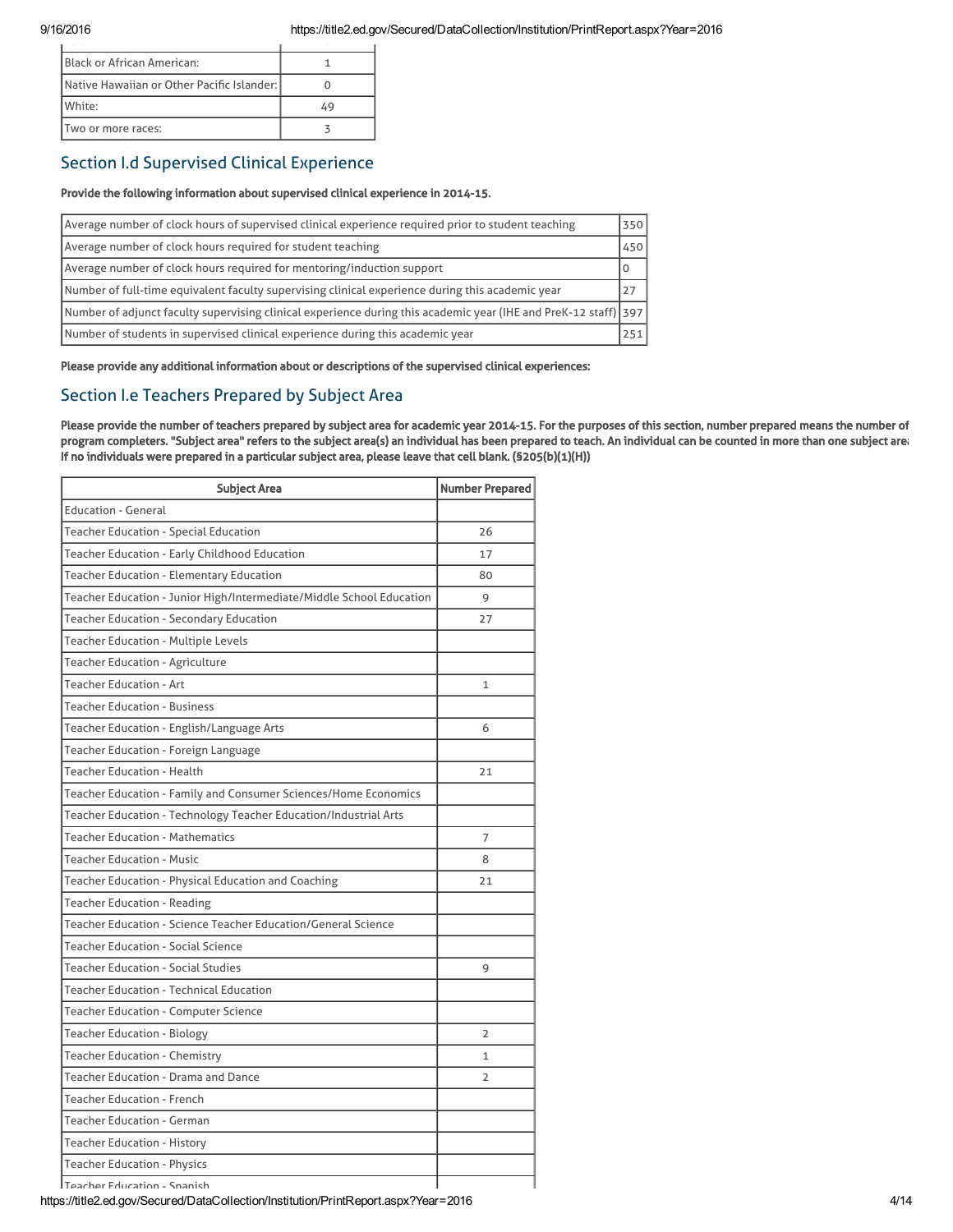| reacher Education Spanish                                                |   |
|--------------------------------------------------------------------------|---|
| <b>Teacher Education - Speech</b>                                        |   |
| <b>Teacher Education - Geography</b>                                     |   |
| <b>Teacher Education - Latin</b>                                         |   |
| <b>Teacher Education - Psychology</b>                                    |   |
| <b>Teacher Education - Earth Science</b>                                 | フ |
| Teacher Education - English as a Second Language                         |   |
| Teacher Education - Bilingual, Multilingual, and Multicultural Education |   |
| <b>Education - Other</b><br>Specify:                                     |   |

# Section I.e Teachers Prepared by Academic Major

Please provide the number of teachers prepared by academic major for academic year 2014-15. For the purposes of this section, number prepared means the number of program completers. "Academic major" refers to the actual major(s) declared by the program completer. An individual can be counted in more than one academic major. If no individuals were prepared in a particular academic major, please leave that cell blank. (§205(b)(1)(H))

| <b>Academic Major</b>                                                | <b>Number Prepared</b> |
|----------------------------------------------------------------------|------------------------|
| <b>Education - General</b>                                           |                        |
| <b>Teacher Education - Special Education</b>                         | 7                      |
| Teacher Education - Early Childhood Education                        |                        |
| Teacher Education - Elementary Education                             |                        |
| Teacher Education - Junior High/Intermediate/Middle School Education |                        |
| Teacher Education - Secondary Education                              |                        |
| Teacher Education - Agriculture                                      |                        |
| Teacher Education - Art                                              |                        |
| <b>Teacher Education - Business</b>                                  |                        |
| Teacher Education - English/Language Arts                            |                        |
| Teacher Education - Foreign Language                                 |                        |
| Teacher Education - Health                                           |                        |
| Teacher Education - Family and Consumer Sciences/Home Economics      |                        |
| Teacher Education - Technology Teacher Education/Industrial Arts     |                        |
| <b>Teacher Education - Mathematics</b>                               |                        |
| <b>Teacher Education - Music</b>                                     |                        |
| Teacher Education - Physical Education and Coaching                  | 21                     |
| Teacher Education - Reading                                          |                        |
| Teacher Education - Science                                          |                        |
| Teacher Education - Social Science                                   |                        |
| <b>Teacher Education - Social Studies</b>                            |                        |
| Teacher Education - Technical Education                              |                        |
| Teacher Education - Computer Science                                 |                        |
| Teacher Education - Biology                                          |                        |
| <b>Teacher Education - Chemistry</b>                                 |                        |
| Teacher Education - Drama and Dance                                  |                        |
| <b>Teacher Education - French</b>                                    |                        |
| <b>Teacher Education - German</b>                                    |                        |
| Teacher Education - History                                          |                        |
| <b>Teacher Education - Physics</b>                                   |                        |
| <b>Teacher Education - Spanish</b>                                   |                        |
| <b>Teacher Education - Speech</b>                                    |                        |
| <b>Teacher Education - Geography</b>                                 |                        |
| <b>Teacher Education - Latin</b>                                     |                        |
| <b>Teacher Education - Psychology</b>                                |                        |
| <b>Teacher Education - Earth Science</b>                             |                        |
| Teacher Education - English as a Second Language                     |                        |

Teacher Education - English as a Second Language

https://title2.ed.gov/Secured/DataCollection/Institution/PrintReport.aspx?Year=2016 5/14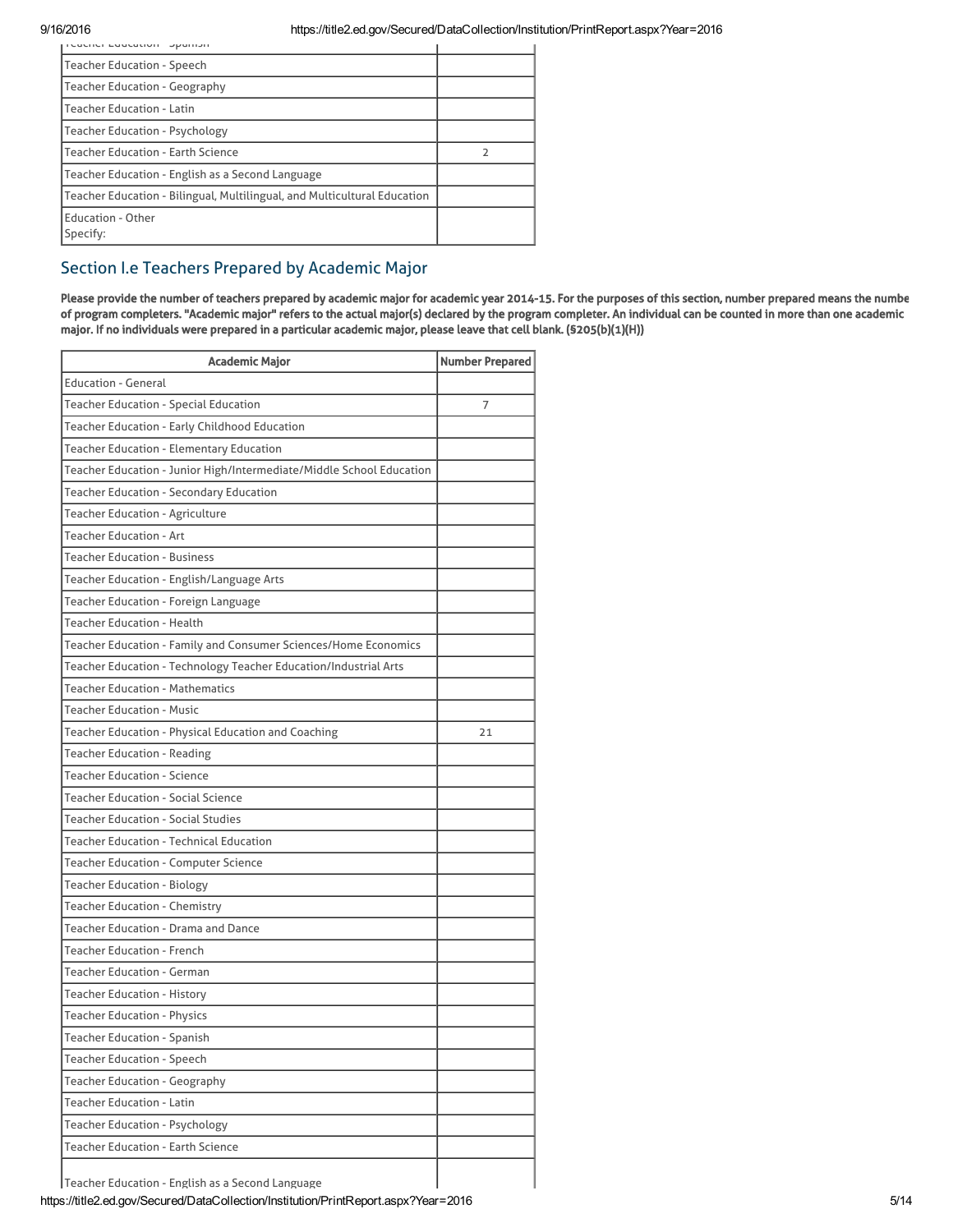| $\overline{\phantom{0}}$<br>$\overline{\phantom{0}}$<br>$\overline{\phantom{0}}$ |    |
|----------------------------------------------------------------------------------|----|
| Teacher Education - Bilingual, Multilingual, and Multicultural Education         |    |
| <b>Education - Curriculum and Instruction</b>                                    | 32 |
| Education - Social and Philosophical Foundations of Education                    |    |
| Liberal Arts/Humanities                                                          |    |
| Psychology                                                                       | 7  |
| Social Sciences                                                                  | 8  |
| Anthropology                                                                     |    |
| <b>Economics</b>                                                                 |    |
| Geography and Cartography                                                        |    |
| <b>Political Science and Government</b>                                          |    |
| Sociology                                                                        |    |
| Visual and Performing Arts                                                       | 11 |
| History                                                                          |    |
| Foreign Languages                                                                |    |
| Family and Consumer Sciences/Human Sciences                                      |    |
| English Language/Literature                                                      | 4  |
| Philosophy and Religious Studies                                                 |    |
| Agriculture                                                                      |    |
| Communication or Journalism                                                      |    |
| Engineering                                                                      |    |
| Biology                                                                          |    |
| <b>Mathematics and Statistics</b>                                                | 7  |
| <b>Physical Sciences</b>                                                         |    |
| Astronomy and Astrophysics                                                       |    |
| Atmospheric Sciences and Meteorology                                             |    |
| Chemistry                                                                        |    |
| Geological and Earth Sciences/Geosciences                                        | 2  |
| Physics                                                                          |    |
| Business/Business Administration/Accounting                                      |    |
| <b>Computer and Information Sciences</b>                                         |    |
| Other<br>Specify: Interdisciplinary Studies                                      | 82 |

# Section I.f Program Completers

Provide the total number of teacher preparation program completers in each of the following academic years:

2014-15: 181

2013-14: 211

2012-13: 221

# Section II Annual Goals - Mathematics

Each institution of higher education (IHE) that conducts a traditional teacher preparation program (including programs that offer any ongoing professional development programs) or alternative route to state credential program, and that enrolls students receiving Federal assistance under this Act, shall set annual quantifiable goals for increasing the number of prospective teachers trained in teacher shortage areas designated by the Secretary or by the state educational agency including mathematics, science, special education, and instruction of limited English proficient students. ([§205\(a\)\(1\)\(A\)\(ii\), §206\(a\)\)](http://frwebgate.access.gpo.gov/cgi-bin/getdoc.cgi?dbname=110_cong_public_laws&docid=f:publ315.110.pdf)

Information about teacher shortage areas can be found at [http://www2.ed.gov/about/offices/list/ope/pol/tsa.html.](http://www2.ed.gov/about/offices/list/ope/pol/tsa.html)

Please provide the information below about your program's goals to increase the number of prospective teachers in mathematics in each of three academic years.

Academic year 2014-15

Did your program prepare teachers in mathematics in 2014-15?

Yes

How many prospective teachers did your program plan to add in mathematics in 2014-15?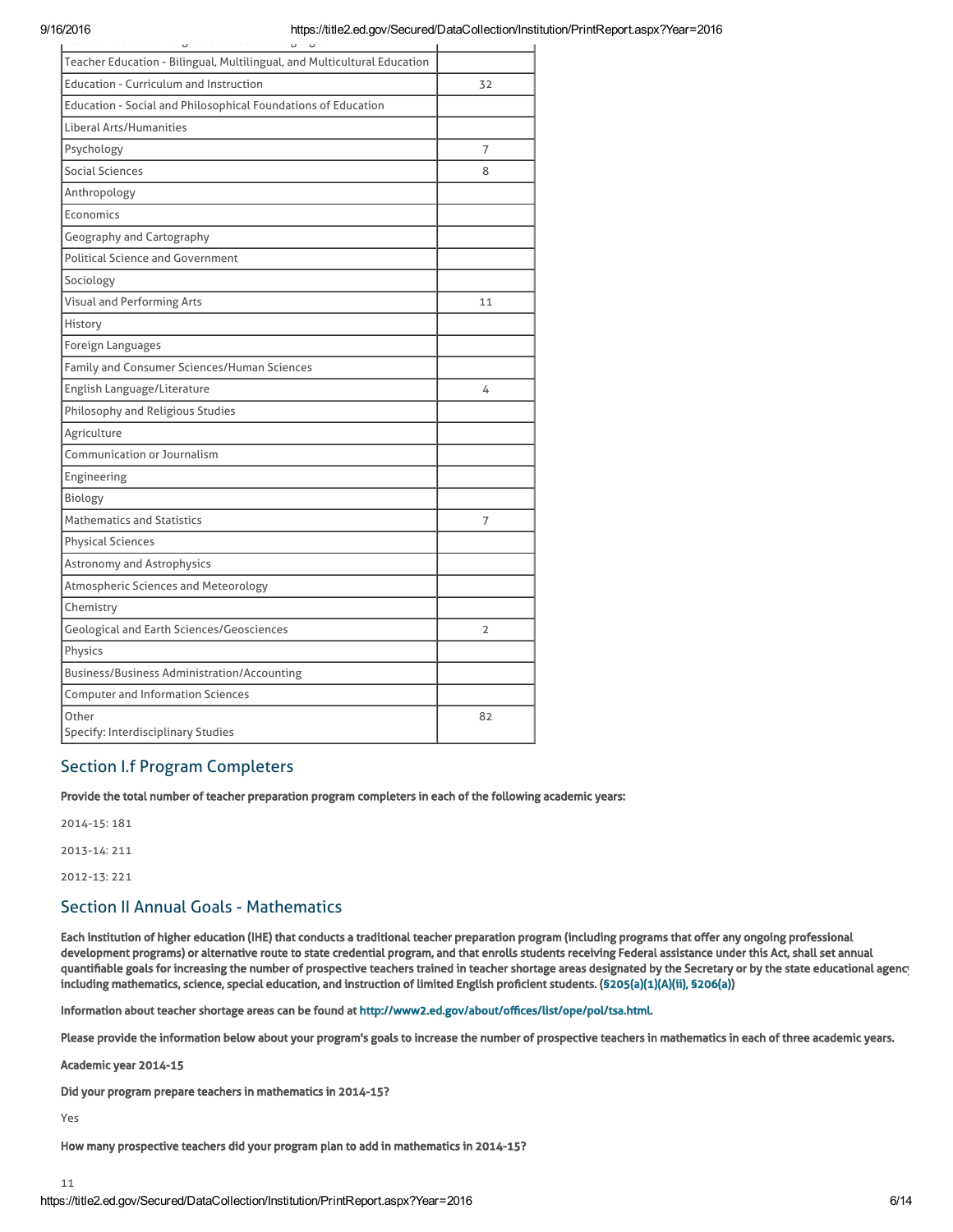#### Did your program meet the goal for prospective teachers set in mathematics in 2014-15?

Yes

#### Description of strategies used to achieve goal, if applicable:

#### Description of steps to improve performance in meeting goal or lessons learned in meeting goal, if applicable:

#### Provide any additional comments, exceptions and explanations below:

Of the 11, 7 advanced to student teaching. 5 of these 7 have already secured employment teaching mathematics in public schools. Of the 4 who did not qualify (agair not passing Praxis II), one decided not to pursue teaching another is pursuing a Master's Degree in special education. During the fall semester, the math education faculty in CEHD held tutoring sessions for those seeking to pass Praxis II each week. An online course was also offered by Math department during Wintermester.

#### Academic year 2015-16

#### Is your program preparing teachers in mathematics in 2015-16?

Yes

#### How many prospective teachers did your program plan to add in mathematics in 2015-16?

 $\overline{2}$ 

#### Provide any additional comments, exceptions and explanations below:

A third student, initially thought to enter the Teacher Education Program (TEP) in 2015, decided to pursue a statistics concentration thus withdrew her application. Of the two students accepted into the TEP, one student moved on to student teaching. The other student, had personal issues to deal with and was unable to complete his coursework. He was not able to move onto student teaching.

#### Academic year 2016-17

#### Will your program prepare teachers in mathematics in 2016-17?

Yes

How many prospective teachers does your program plan to add in mathematics in 2016-17?

 $\overline{\phantom{0}}$ 

#### Provide any additional comments, exceptions and explanations below:

A total of six (6) students applied to the math program in 2014-2015. Three (3) of these students could not pass the Praxis II and they were not admitted, One of three (3) accepted students dropped out.

# Section II Annual Goals - Science

Each institution of higher education (IHE) that conducts a traditional teacher preparation program (including programs that offer any ongoing professional development programs) or alternative route to state credential program, and that enrolls students receiving Federal assistance under this Act, shall set annual quantifiable goals for increasing the number of prospective teachers trained in teacher shortage areas designated by the Secretary or by the state educational agency including mathematics, science, special education, and instruction of limited English proficient students. ([§205\(a\)\(1\)\(A\)\(ii\), §206\(a\)\)](http://frwebgate.access.gpo.gov/cgi-bin/getdoc.cgi?dbname=110_cong_public_laws&docid=f:publ315.110.pdf)

Information about teacher shortage areas can be found at [http://www2.ed.gov/about/offices/list/ope/pol/tsa.html.](http://www2.ed.gov/about/offices/list/ope/pol/tsa.html)

Please provide the information below about your program's goals to increase the number of prospective teachers in science in each of three academic years.

Academic year 2014-15

Did your program prepare teachers in science in 2014-15?

Yes

How many prospective teachers did your program plan to add in science in 2014-15?

2

Did your program meet the goal for prospective teachers set in science in 2014-15?

No

Description of strategies used to achieve goal, if applicable:

#### Description of steps to improve performance in meeting goal or lessons learned in meeting goal, if applicable:

We are pursuing active recruitment measures to increase enrollment. This will be a collaborative endeavor with science faculty in the College of Science and Technology (CSAT).

#### Provide any additional comments, exceptions and explanations below:

#### Academic year 2015-16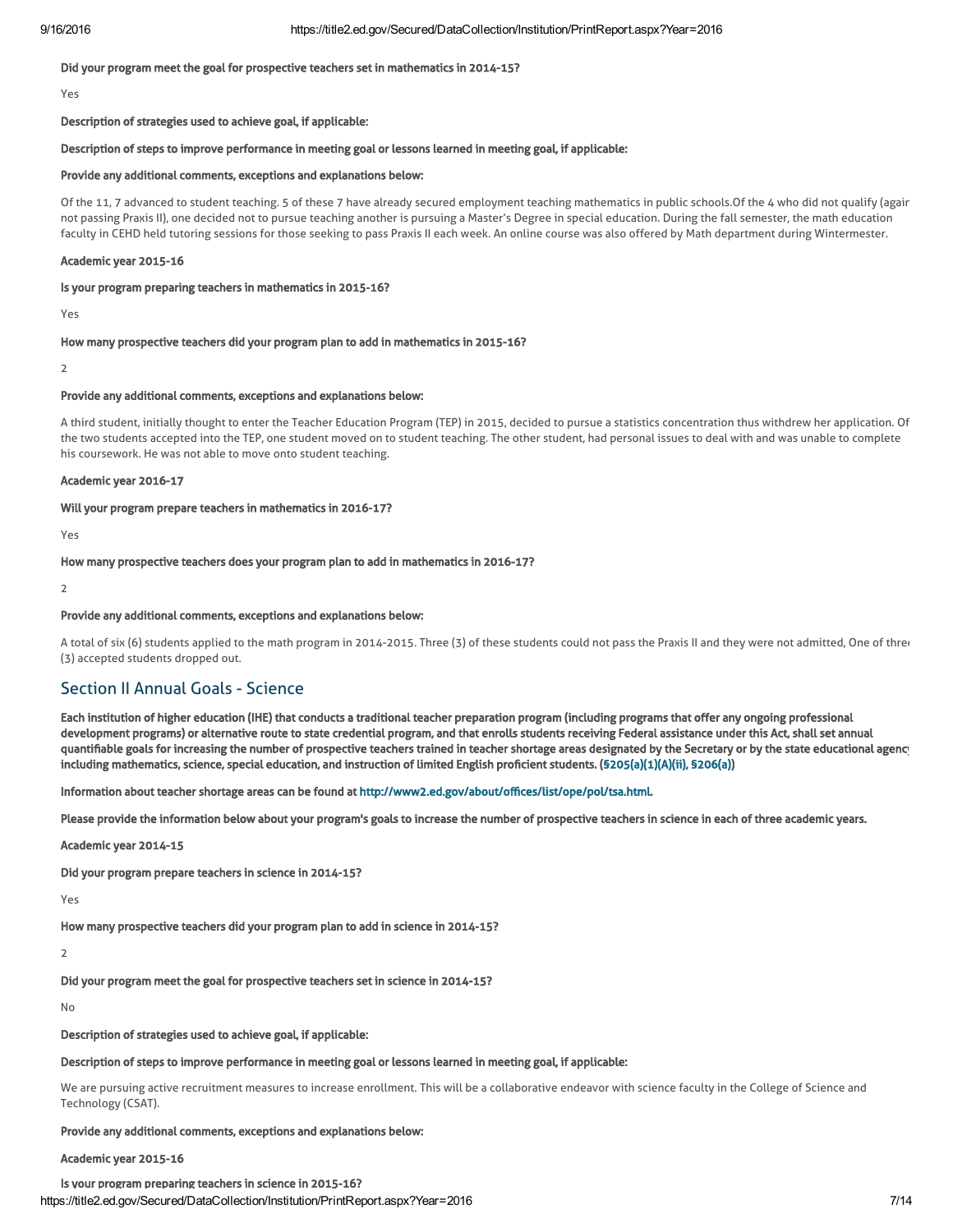Is your program preparing teachers in science in 2015-16?

Yes

How many prospective teachers did your program plan to add in science in 2015-16?

 $\overline{2}$ 

#### Provide any additional comments, exceptions and explanations below:

To date, we are preparing three (3) students: one (1) undergraduate in Earth Science Education concentration from the College of Science and Technology and two (2) graduate students in Biology.

#### Academic year 2016-17

#### Will your program prepare teachers in science in 2016-17?

Yes

#### How many prospective teachers does your program plan to add in science in 2016-17?

 $\overline{2}$ 

Provide any additional comments, exceptions and explanations below:

# Section II Annual Goals - Special Education

Each institution of higher education (IHE) that conducts a traditional teacher preparation program (including programs that offer any ongoing professional development programs) or alternative route to state credential program, and that enrolls students receiving Federal assistance under this Act, shall set annual quantifiable goals for increasing the number of prospective teachers trained in teacher shortage areas designated by the Secretary or by the state educational agency including mathematics, science, special education, and instruction of limited English proficient students. ([§205\(a\)\(1\)\(A\)\(ii\), §206\(a\)\)](http://frwebgate.access.gpo.gov/cgi-bin/getdoc.cgi?dbname=110_cong_public_laws&docid=f:publ315.110.pdf)

Information about teacher shortage areas can be found at [http://www2.ed.gov/about/offices/list/ope/pol/tsa.html.](http://www2.ed.gov/about/offices/list/ope/pol/tsa.html)

Please provide the information below about your program's goals to increase the number of prospective teachers in special education in each of three academic years.

#### Academic year 2014-15

Did your program prepare teachers in special education in 2014-15?

Yes

#### How many prospective teachers did your program plan to add in special education in 2014-15?

 $20$ 

#### Did your program meet the goal for prospective teachers set in special education in 2014-15?

Yes

#### Description of strategies used to achieve goal, if applicable:

We met the goal and added 21.

The special education general curriculum five-year program recruits from Elementary Education majors who have concentrations in Special Education. Elementary education majors who concentrated in special education and Special Education majors are co-placed in schools so that students can experience and participate in the collaboration that occurs between general and special education teachers. We formally added this as an option in our catalog for both Elementary Education and Dea and Hard of Hearing majors in the spring of 2014, and we began to use fliers with this information as a formal recruiting tool in fall 2014, so we anticipate growing numbers within a year or two. Radford University now offers four programs that offer two licenses within five years:

- Special Education General and Adapted Curriculum
- Elementary Education/Special Education General Curriculum
- Deaf and Hard of Hearing/ Special Education General Curriculum
- Early Childhood Education/Early Childhood Special Education

Recruitment continues through outreach and materials provided to community colleges, participants at ASCD, VCASE, VCLD, and other conferences; webpage updates; and presentations at meetings of regional Directors of Special Education and periodic personal discussions with these Directors. Faculty maintain excellent relations with alumni of the programs via social media, email mentoring, and other avenues. Our alumni are excellent recruiters for our programs and send their friends, family community members, and students from their schools to our programs.

#### Tuition assistance:

• A Special Education Traineeship Grant from the Virginia Department of Education funded coursework for provisionally licensed educators specifically in special education general curriculum.

• Radford University participates in two statewide consortia, one to prepare teachers in special education adapted curriculum, and the second to prepare teachers of students with visual impairments. These grants each fund approximately 50% of tuition costs for students.

• The Deaf and Hard of Hearing program funds approximately 75% of tuition costs through a grant.

### https://title2.ed.gov/Secured/DataCollection/Institution/PrintReport.aspx?Year=2016 8/14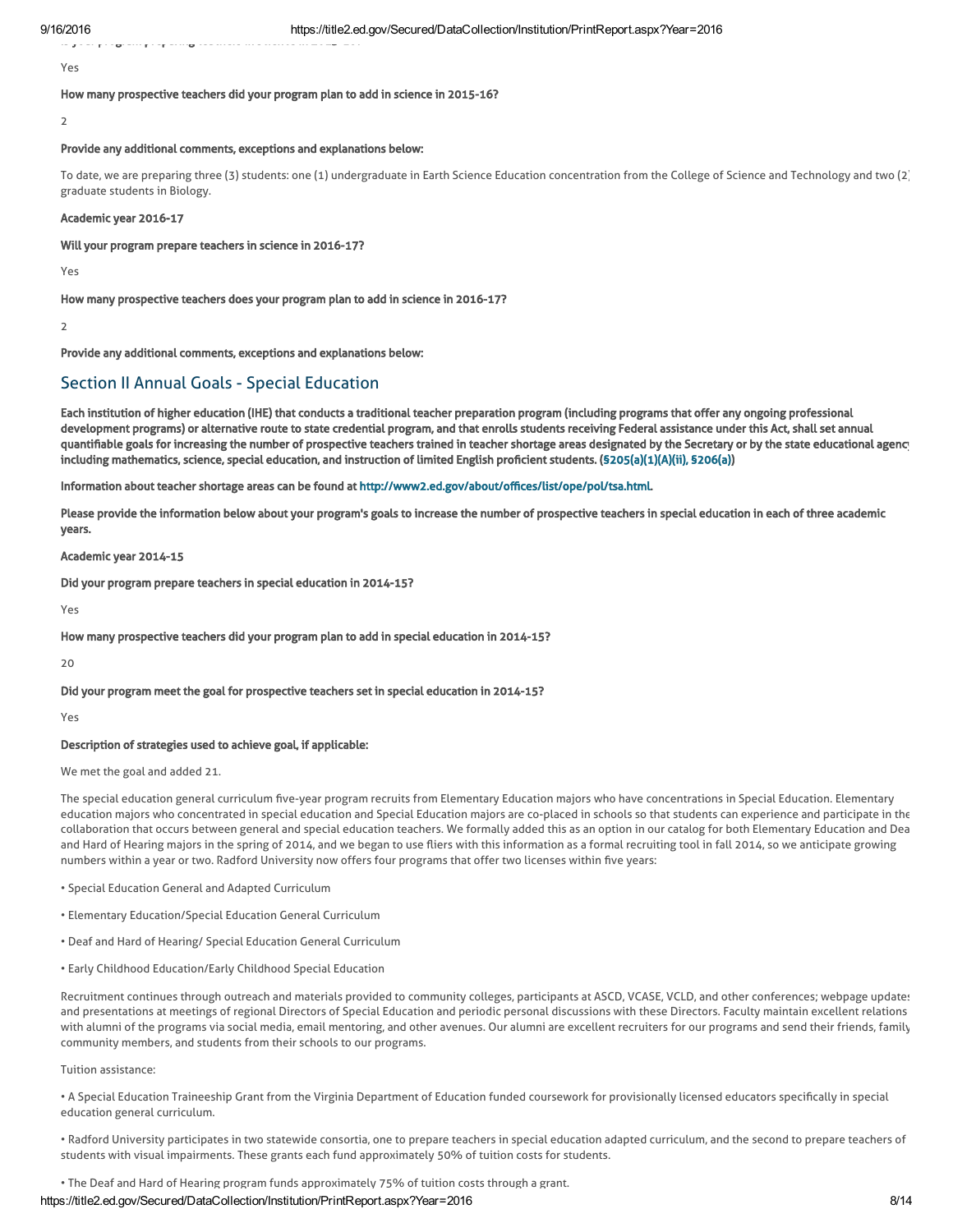• The Deaf and Hard of Hearing program funds approximately 75% of tuition costs through a grant.

• Early Childhood Special Education likewise has grant funding for partial tuition costs of approximately 33%

### Description of steps to improve performance in meeting goal or lessons learned in meeting goal, if applicable:

The special education general curriculum five-year program recruits from Elementary Education majors who have concentrations in Special Education. Elementary education majors who concentrated in special education and Special Education majors are co-placed in schools so that students can experience and participate in the collaboration that occurs between general and special education teachers. Although we've accepted these students informally into the 5th year for years, we formally added this as an option in our catalog for both Elementary Education and Deaf and Hard of Hearing majors in the spring of 2014. We began to use fliers with this information as a formal recruiting tool in fall 2014, so we anticipate growing numbers. We now have three programs that offer two licenses within five years:

- Special Education General and Adapted Curriculum
- Elementary Education and Special Education General Curriculum
- Deaf and Hard of Hearing Special Education General Curriculum

#### Provide any additional comments, exceptions and explanations below:

#### Academic year 2015-16

Is your program preparing teachers in special education in 2015-16?

Yes

How many prospective teachers did your program plan to add in special education in 2015-16?

35

#### Provide any additional comments, exceptions and explanations below:

We anticipated a large number of MS in Special Education 5-year students for the 2015-2016 academic year.

#### Academic year 2016-17

### Will your program prepare teachers in special education in 2016-17?

Yes

# How many prospective teachers does your program plan to add in special education in 2016-17?

30

#### Provide any additional comments, exceptions and explanations below:

Recruitment and retention methods as described above are in place.

# Section II Annual Goals - Instruction of Limited English Proficient Students

Each institution of higher education (IHE) that conducts a traditional teacher preparation program (including programs that offer any ongoing professional development programs) or alternative route to state credential program, and that enrolls students receiving Federal assistance under this Act, shall set annual quantifiable goals for increasing the number of prospective teachers trained in teacher shortage areas designated by the Secretary or by the state educational agency including mathematics, science, special education, and instruction of limited English proficient students. ([§205\(a\)\(1\)\(A\)\(ii\), §206\(a\)\)](http://frwebgate.access.gpo.gov/cgi-bin/getdoc.cgi?dbname=110_cong_public_laws&docid=f:publ315.110.pdf)

Information about teacher shortage areas can be found at [http://www2.ed.gov/about/offices/list/ope/pol/tsa.html.](http://www2.ed.gov/about/offices/list/ope/pol/tsa.html)

Please provide the information below about your program's goals to increase the number of prospective teachers in instruction of limited English proficient students in each of three academic years.

Academic year 2014-15

Did your program prepare teachers in instruction of limited English proficient students in 2014-15?

No

How many prospective teachers did your program plan to add in instruction of limited English proficient students in 2014-15?

Did your program meet the goal for prospective teachers set in instruction of limited English proficient students in 2014-15?

NA

No

Description of strategies used to achieve goal, if applicable:

Description of steps to improve performance in meeting goal or lessons learned in meeting goal, if applicable:

Provide any additional comments, exceptions and explanations below:

Academic year 2015-16

Is your program preparing teachers in instruction of limited English proficient students in 2015-16?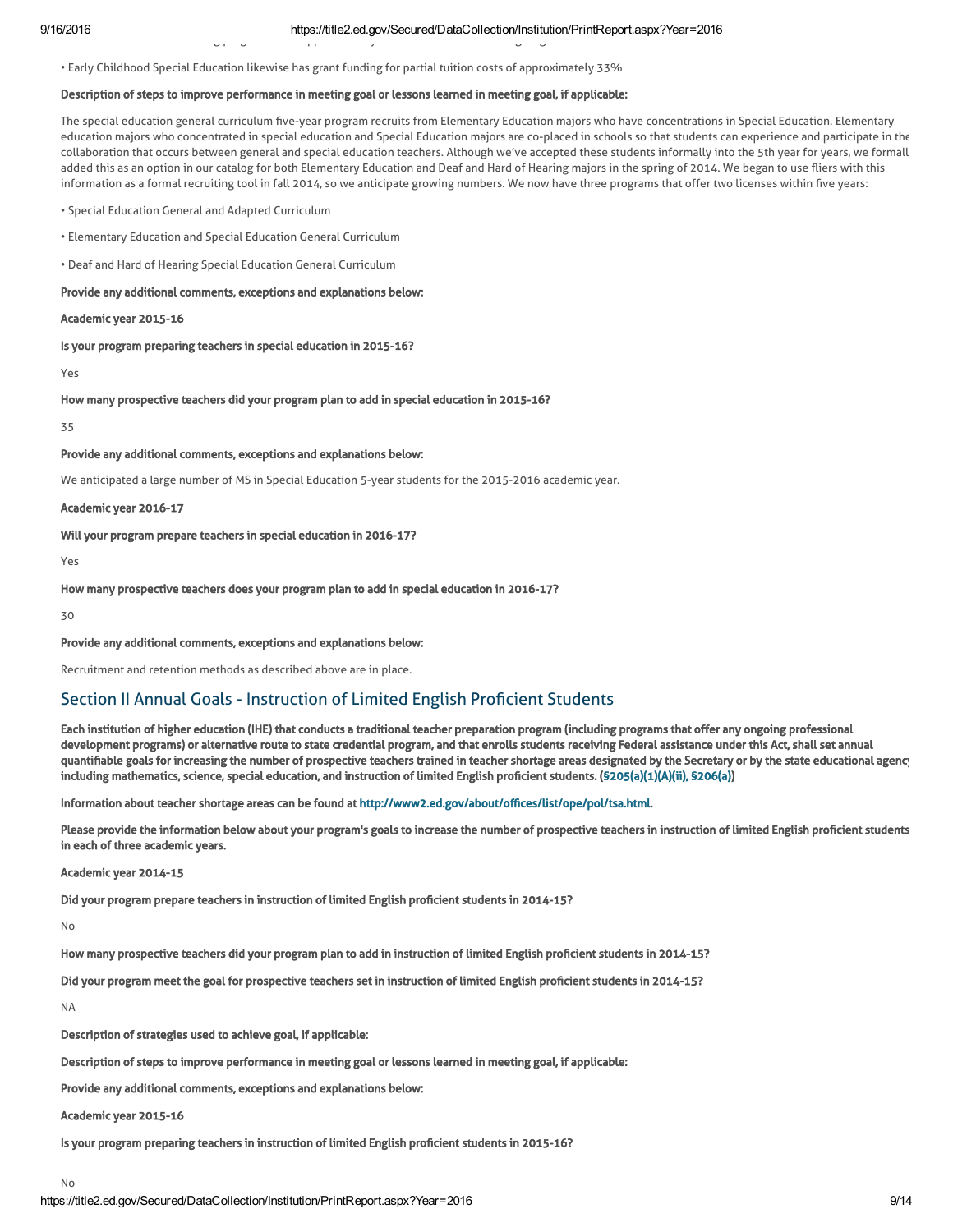How many prospective teachers did your program plan to add in instruction of limited English proficient students in 2015-16?

Provide any additional comments, exceptions and explanations below:

Academic year 2016-17

Will your program prepare teachers in instruction of limited English proficient students in 2016-17?

No

How many prospective teachers does your program plan to add in instruction of limited English proficient students in 2016-17?

Provide any additional comments, exceptions and explanations below:

### Section II Assurances

Please certify that your institution is in compliance with the following assurances. (\$205(a)(1)(A)(iii), \$206(b)) Note: Be prepared to provide documentation and evidence for your responses, when requested, to support the following assurances.

Preparation responds to the identified needs of the local educational agencies or States where the program completers are likely to teach, based on past hiring and recruitment trends.

Yes

Preparation is closely linked with the needs of schools and the instructional decisions new teachers face in the classroom. Yes

Prospective special education teachers are prepared in core academic subjects and to instruct in core academic subjects. Yes

Prospective general education teachers are prepared to provide instruction to students with disabilities. Yes

Prospective general education teachers are prepared to provide instruction to limited English proficient students. Yes

Prospective general education teachers are prepared to provide instruction to students from low-income families. Yes

Prospective teachers are prepared to effectively teach in urban and rural schools, as applicable.

Yes

#### Describe your institution's most successful strategies in meeting the assurances listed above:

Preparation is closely linked with the needs of schools and the instructional decisions new teachers face in the classroom. We utilize all professional standards outlined in the Council for Exceptional Children in our coursework, along with the Virginia Standards of Learning. We teach evidence-based practices outlined by the USDOE and VADOE, as well as those outlined in our licensure regulations.

We have partnerships and advisory boards with LEAs which creates on-going opportunities for the college and the LEAs to stay attuned to one another's needs and provide each other with feedback. Our students are fully immersed at our partnership sites and end their programs with many additional hours above the minimum required for licensure.

Students in all teacher preparation programs take either EDSP 361 or EDSP 404/504. These are introductory special education courses. Some students in these general education programs are being co-placed with students in special education. The majority of our students in teacher preparation programs are placed in inclusive settings, so they are experiencing working with students with disabilities, students who are gifted, students who are English language learners and from a wide array of economic background in these general education classrooms.

All education courses include content and practices in culturally responsive teaching, socio-economic status, and diversity.

The majority of graduate students take multicultural education which is a required core course and addresses limited English proficiency students. Foundations courses required of all students address socio-economic status, and rural, urban and suburban contexts. We continue to practice curricular mapping with our professional standards across programs to look for gaps, repetition, and areas in need of revision or improvement.

# Section III Assessment Pass Rates

| Assessment code - Assessment name<br><b>Test Company</b><br>Group                                                | <b>Number</b><br>taking<br>tests | Avg.<br>scaled<br>score | Number<br>passing<br>tests | Pass<br>rate<br>(%) |
|------------------------------------------------------------------------------------------------------------------|----------------------------------|-------------------------|----------------------------|---------------------|
| 0134-ART: CONTENT KNOWLEDGE<br><b>Educational Testing Service (ETS)</b><br>All program completers, 2013-14       |                                  |                         |                            |                     |
| 5134-ART: CONTENT KNOWLEDGE (CBT)<br><b>Educational Testing Service (ETS)</b><br>All program completers, 2014-15 |                                  |                         |                            |                     |
| 5134-ART: CONTENT KNOWLEDGE (CBT)<br><b>Educational Testing Service (ETS)</b><br>All program completers, 2013-14 | 3                                |                         |                            |                     |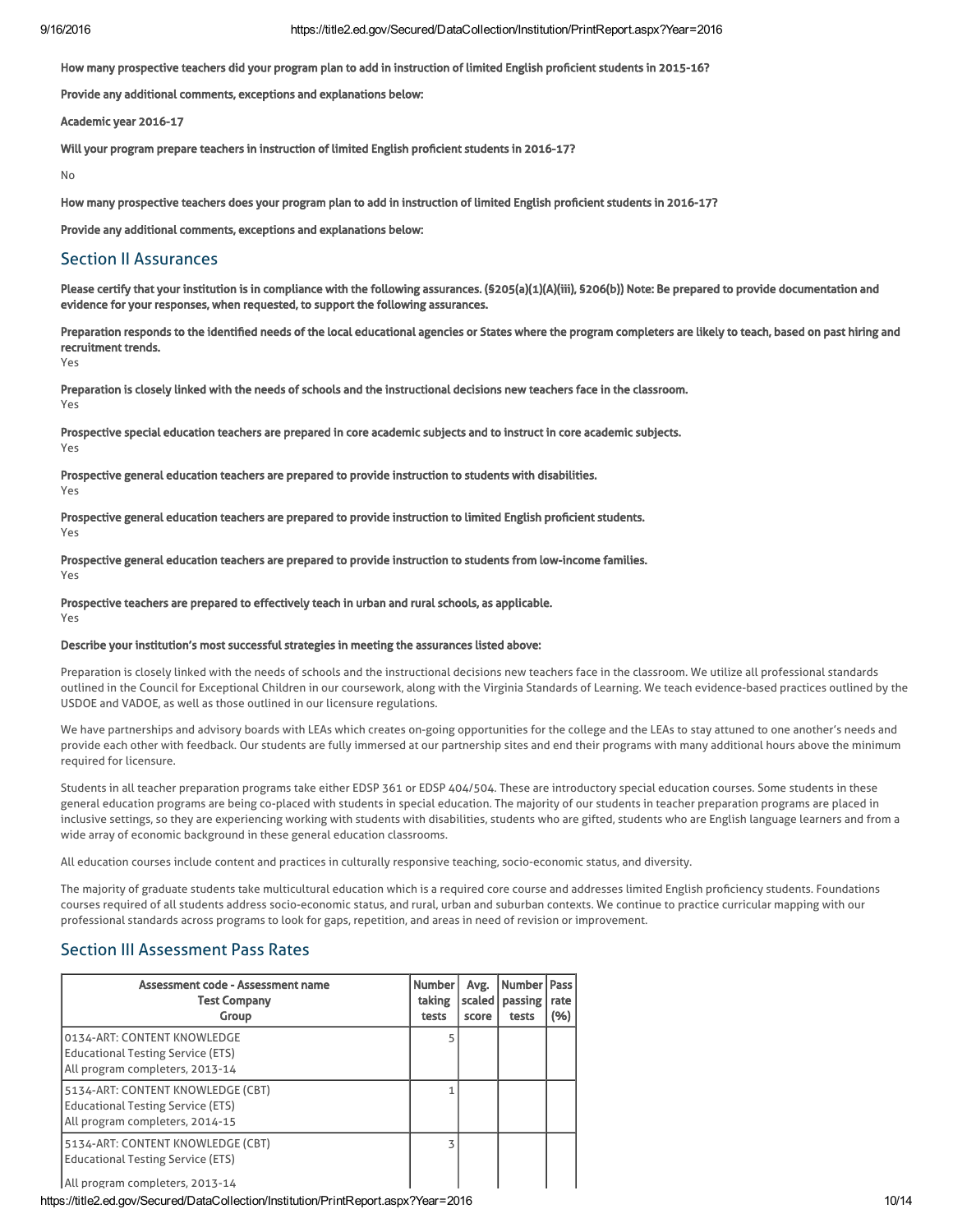| $\overline{\phantom{a}}$<br>$\mathbf{r}$                                                          |                |     |    |     |
|---------------------------------------------------------------------------------------------------|----------------|-----|----|-----|
| 5235-BIOLOGY: CONTENT KNOWLEDGE (CBT)<br><b>Educational Testing Service (ETS)</b>                 | $\overline{2}$ |     |    |     |
| All program completers, 2014-15                                                                   |                |     |    |     |
| 5235-BIOLOGY: CONTENT KNOWLEDGE (CBT)<br><b>Educational Testing Service (ETS)</b>                 | 1              |     |    |     |
| All program completers, 2013-14                                                                   |                |     |    |     |
| 5245-CHEMISTRY: CONTENT KNOWLEDGE (CBT)                                                           | $\mathbf{1}$   |     |    |     |
| <b>Educational Testing Service (ETS)</b>                                                          |                |     |    |     |
| All program completers, 2014-15                                                                   |                |     |    |     |
| 5571-EARTH AND SPACE SCIENCE: CONTENT KNOWLEDGE (CBT)<br><b>Educational Testing Service (ETS)</b> | $\overline{2}$ |     |    |     |
| All program completers, 2014-15                                                                   |                |     |    |     |
| 5014-ELEMENTARY EDUCATION: CONTENT KNOWLEDGE                                                      | 6              |     |    |     |
| <b>Educational Testing Service (ETS)</b>                                                          |                |     |    |     |
| Other enrolled students                                                                           |                |     |    |     |
| 5014-ELEMENTARY EDUCATION: CONTENT KNOWLEDGE                                                      | 71             | 168 | 71 | 100 |
| <b>Educational Testing Service (ETS)</b><br>All program completers, 2014-15                       |                |     |    |     |
|                                                                                                   |                | 166 |    |     |
| 5014-ELEMENTARY EDUCATION: CONTENT KNOWLEDGE<br><b>Educational Testing Service (ETS)</b>          | 73             |     | 73 | 100 |
| All program completers, 2013-14                                                                   |                |     |    |     |
| 5038-ENGLISH LANGUAGE: CONTENT KNOWLEDGE                                                          | 5              |     |    |     |
| <b>Educational Testing Service (ETS)</b>                                                          |                |     |    |     |
| All program completers, 2014-15                                                                   |                |     |    |     |
| 0041-ENGLISH LANGUAGE: LITERATURE AND COMPOSITION<br><b>Educational Testing Service (ETS)</b>     | 4              |     |    |     |
| All program completers, 2013-14                                                                   |                |     |    |     |
| 5041-ENGLISH LANGUAGE: LITERATURE AND COMPOSITION (CBT)                                           | 15             | 179 | 14 | 93  |
| Educational Testing Service (ETS)                                                                 |                |     |    |     |
| All program completers, 2013-14                                                                   |                |     |    |     |
| 5856-HEALTH AND PHYSICAL ED: CONTENT KNOWLEDGE (CBT)                                              | 18             | 165 | 18 | 100 |
| <b>Educational Testing Service (ETS)</b>                                                          |                |     |    |     |
| All program completers, 2014-15                                                                   |                |     |    |     |
| 5856-HEALTH AND PHYSICAL ED: CONTENT KNOWLEDGE (CBT)<br><b>Educational Testing Service (ETS)</b>  | 12             | 169 | 12 | 100 |
| All program completers, 2013-14                                                                   |                |     |    |     |
| 0856-HEALTH AND PHYSICAL EDUCATION: CONTENT KNOWLEDGE                                             | $\mathbf{1}$   |     |    |     |
| <b>Educational Testing Service (ETS)</b>                                                          |                |     |    |     |
| All program completers, 2014-15                                                                   |                |     |    |     |
| 0856-HEALTH AND PHYSICAL EDUCATION: CONTENT KNOWLEDGE                                             | 4              |     |    |     |
| <b>Educational Testing Service (ETS)</b><br>All program completers, 2013-14                       |                |     |    |     |
| 5161-MATHEMATICS: CONTENT KNOWLEDGE                                                               | 4              |     |    |     |
| <b>Educational Testing Service (ETS)</b>                                                          |                |     |    |     |
| Other enrolled students                                                                           |                |     |    |     |
| 0061-MATHEMATICS: CONTENT KNOWLEDGE                                                               | 4              |     |    |     |
| <b>Educational Testing Service (ETS)</b><br>All program completers, 2014-15                       |                |     |    |     |
| 5161-MATHEMATICS: CONTENT KNOWLEDGE                                                               |                |     |    |     |
| <b>Educational Testing Service (ETS)</b>                                                          | 2              |     |    |     |
| All program completers, 2014-15                                                                   |                |     |    |     |
| 5161-MATHEMATICS: CONTENT KNOWLEDGE                                                               | $\mathbf{1}$   |     |    |     |
| <b>Educational Testing Service (ETS)</b>                                                          |                |     |    |     |
| All program completers, 2013-14                                                                   |                |     |    |     |
| 0061-MATHEMATICS: CONTENT KNOWLEDGE                                                               | $\overline{2}$ |     |    |     |
| <b>Educational Testing Service (ETS)</b><br>All program completers, 2013-14                       |                |     |    |     |
| 5061-MATHEMATICS: CONTENT KNOWLEDGE (CBT)                                                         | 1              |     |    |     |
| <b>Educational Testing Service (ETS)</b>                                                          |                |     |    |     |
| All program completers, 2014-15                                                                   |                |     |    |     |
| 5061-MATHEMATICS: CONTENT KNOWLEDGE (CBT)                                                         | 6              |     |    |     |
| <b>Educational Testing Service (ETS)</b>                                                          |                |     |    |     |
| All program completers, 2013-14                                                                   |                |     |    |     |
| 0049-MIDDLE SCHOOL ENGLISH LANGUAGE ARTS                                                          | 3              |     |    |     |

 $\vert$ 0049-MIDDLE SCHOOL ENGLISH LANGUAGE ARTS  $\vert$  3

https://title2.ed.gov/Secured/DataCollection/Institution/PrintReport.aspx?Year=2016 11/14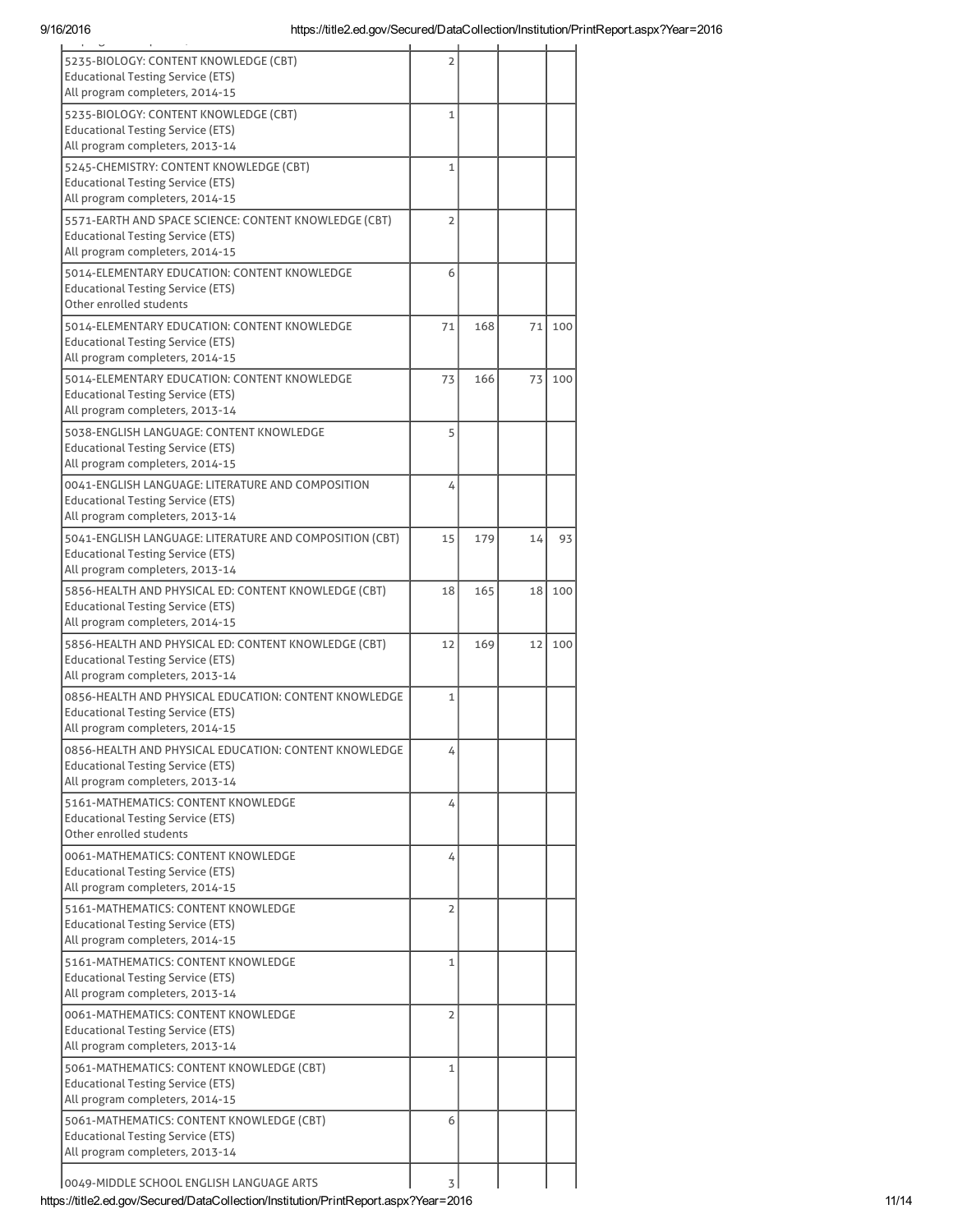| https://title2.ed.gov/Secured/DataCollection/Institution/PrintReport.aspx?Year=2016<br>9/16/2016                                     |                |     |    |        |
|--------------------------------------------------------------------------------------------------------------------------------------|----------------|-----|----|--------|
| <b>Educational Testing Service (ETS)</b><br>All program completers, 2013-14                                                          |                |     |    |        |
| 5169-MIDDLE SCHOOL MATHEMATICS<br><b>Educational Testing Service (ETS)</b><br>Other enrolled students                                | $\mathbf{1}$   |     |    |        |
| 0069-MIDDLE SCHOOL MATHEMATICS<br><b>Educational Testing Service (ETS)</b><br>All program completers, 2014-15                        | 3              |     |    |        |
| 5169-MIDDLE SCHOOL MATHEMATICS<br><b>Educational Testing Service (ETS)</b><br>All program completers, 2014-15                        | 3              |     |    |        |
| 0069-MIDDLE SCHOOL MATHEMATICS<br><b>Educational Testing Service (ETS)</b><br>All program completers, 2013-14                        | 4              |     |    |        |
| 0439-MIDDLE SCHOOL SCIENCE<br><b>Educational Testing Service (ETS)</b><br>All program completers, 2013-14                            | 2              |     |    |        |
| 0089-MIDDLE SCHOOL SOCIAL STUDIES<br><b>Educational Testing Service (ETS)</b><br>All program completers, 2013-14                     | 1              |     |    |        |
| 5089-MIDDLE SCHOOL SOCIAL STUDIES (CBT)<br><b>Educational Testing Service (ETS)</b><br>All program completers, 2014-15               | $\overline{1}$ |     |    |        |
| 0113-MUSIC: CONTENT KNOWLEDGE<br><b>Educational Testing Service (ETS)</b><br>All program completers, 2014-15                         | 1              |     |    |        |
| 0113-MUSIC: CONTENT KNOWLEDGE<br><b>Educational Testing Service (ETS)</b><br>All program completers, 2013-14                         | 4              |     |    |        |
| 5113-MUSIC: CONTENT KNOWLEDGE (CBT)<br><b>Educational Testing Service (ETS)</b><br>All program completers, 2014-15                   | 6              |     |    |        |
| 5113-MUSIC: CONTENT KNOWLEDGE (CBT)<br><b>Educational Testing Service (ETS)</b><br>All program completers, 2013-14                   | 3              |     |    |        |
| 5306-READING FOR VA EDUCATORS ELEMENTARY & SPECIAL ED<br><b>Educational Testing Service (ETS)</b><br>Other enrolled students         | 5              |     |    |        |
| 5306-READING FOR VA EDUCATORS ELEMENTARY & SPECIAL ED<br><b>Educational Testing Service (ETS)</b><br>All program completers, 2014-15 | 77             | 175 | 76 | 99     |
| 0306-READING FOR VA EDUCATORS ELEMENTARY & SPECIAL ED<br><b>Educational Testing Service (ETS)</b><br>All program completers, 2014-15 | $\mathbf{1}$   |     |    |        |
| 5306-READING FOR VA EDUCATORS ELEMENTARY & SPECIAL ED<br>Educational Testing Service (ETS)<br>All program completers, 2013-14        | 85             | 178 | 84 | 99     |
| 0306-READING FOR VA EDUCATORS ELEMENTARY & SPECIAL ED<br><b>Educational Testing Service (ETS)</b><br>All program completers, 2013-14 | 14             | 179 | 14 | 100    |
| 0081-SOCIAL STUDIES: CONTENT KNOWLEDGE<br><b>Educational Testing Service (ETS)</b><br>All program completers, 2014-15                | $\mathbf{1}$   |     |    |        |
| 0081-SOCIAL STUDIES: CONTENT KNOWLEDGE<br><b>Educational Testing Service (ETS)</b><br>All program completers, 2013-14                | 6              |     |    |        |
| 5081-SOCIAL STUDIES: CONTENT KNOWLEDGE (CBT)<br><b>Educational Testing Service (ETS)</b><br>All program completers, 2014-15          | 7              |     |    |        |
| 5081-SOCIAL STUDIES: CONTENT KNOWLEDGE (CBT)<br><b>Educational Testing Service (ETS)</b><br>All program completers, 2013-14          | 12             | 170 | 12 | 100    |
| 099-VCLA<br>Evaluation Systems group of Pearson                                                                                      | 12             | 522 |    | 12 100 |

https://title2.ed.gov/Secured/DataCollection/Institution/PrintReport.aspx?Year=2016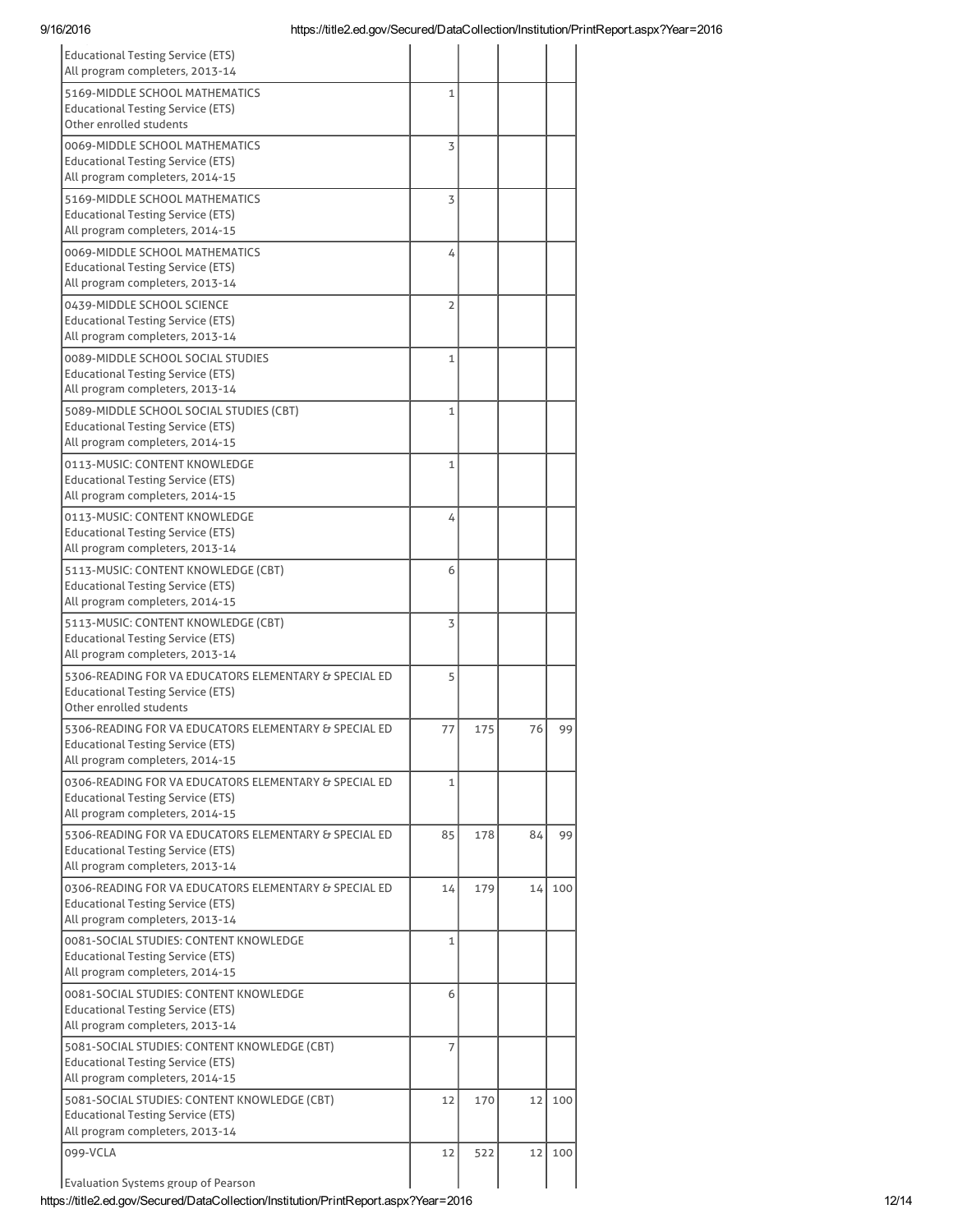| <b>Other enrolled students</b>                                                            |     |     |     |     |
|-------------------------------------------------------------------------------------------|-----|-----|-----|-----|
| 099-VCLA<br><b>Evaluation Systems group of Pearson</b><br>All program completers, 2014-15 | 142 | 528 | 142 | 100 |
| 099-VCLA<br>Evaluation Systems group of Pearson<br>All program completers, 2013-14        | 237 | 532 | 237 | 100 |

# Section III Summary Pass Rates

| Group                           | taking<br>tests | Number   Number   Pass  <br>  passing   rate<br>tests | (96) |
|---------------------------------|-----------------|-------------------------------------------------------|------|
| All program completers, 2014-15 | 142             | 140                                                   | 99   |
| All program completers, 2013-14 | 238             | 233                                                   | 98   |

# Section IV Low-Performing

Provide the following information about the approval or accreditation of your teacher preparation program.

Is your teacher preparation program currently approved or accredited? Yes

If yes, please specify the organization(s) that approved or accredited your program:

State

**NCATE** 

Yes

Is your teacher preparation program currently under a designation as "low-performing" by the state (as per section 207(a) of the HEA of 2008)? No

# Section V Use of Technology

Provide the following information about the use of technology in your teacher preparation program. Please note that choosing 'yes' indicates that your teacher preparation program would be able to provide evidence upon request.

Does your program prepare teachers to:

- integrate technology effectively into curricula and instruction
- use technology effectively to collect data to improve teaching and learning Yes
- use technology effectively to manage data to improve teaching and learning Yes
- use technology effectively to analyze data to improve teaching and learning Yes

Provide a description of the evidence that your program uses to show that it prepares teachers to integrate technology effectively into curricula and instruction, and to use technology effectively to collect, manage, and analyze data in order to improve teaching and learning for the purpose of increasing student academic achievement. Include a description of the evidence your program uses to show that it prepares teachers to use the principles of universal design for learning, as applicable. Include planning activities and a timeline if any of the four elements listed above are not currently in place.

The general approach to ensuring teacher education students can successfully integrate technology within their practice includes the facilitation of strategies for using technology to improve instruction, community-building, management of teaching resources, and professional development. An important aspect of using technology to improve instruction includes learning how to use technology to collect and analyze student achievement data in an effort to identify areas of need for subsequent instructional events (formative evaluation techniques).

Regular education students take technology courses at the undergraduate and graduate levels. Special Education students take a new co-listed undergraduate/graduate course on assistive technology. Regular education students with a special education class also take the assistive technology class. All the technology classes offered in STEL's education programs are informed by global technological trends and the latest research on how people learn best with the help of technology, yet they remain grounded in practical classroom applications.

The special education technology courses emphasize adaptive and assistive technologies and the role they can play within individual education plans. In addition, th importance of Universal Design for Learning (UDL) principles and how these are applied within web-supported instructional experiences are addressed. UDL principles are reviewed in the courses, and students get practice evaluating instructional support websites based on these principles.

Students in these technology courses develop online portfolios presenting artifacts that can be used as evidence for determining the degree to which the technology outcomes are achieved. These portfolios include a number of artifacts aligned with the Use of Technology outcomes. Links to student portfolios can be provided if/when needed.

# Section VI Teacher Training

Provide the following information about your teacher preparation program. Please note that choosing 'yes' indicates that your teacher preparation program would be able to provide evidence upon request.

Does your program prepare general education teachers to:

https://title2.ed.gov/Secured/DataCollection/Institution/PrintReport.aspx?Year=2016 13/14